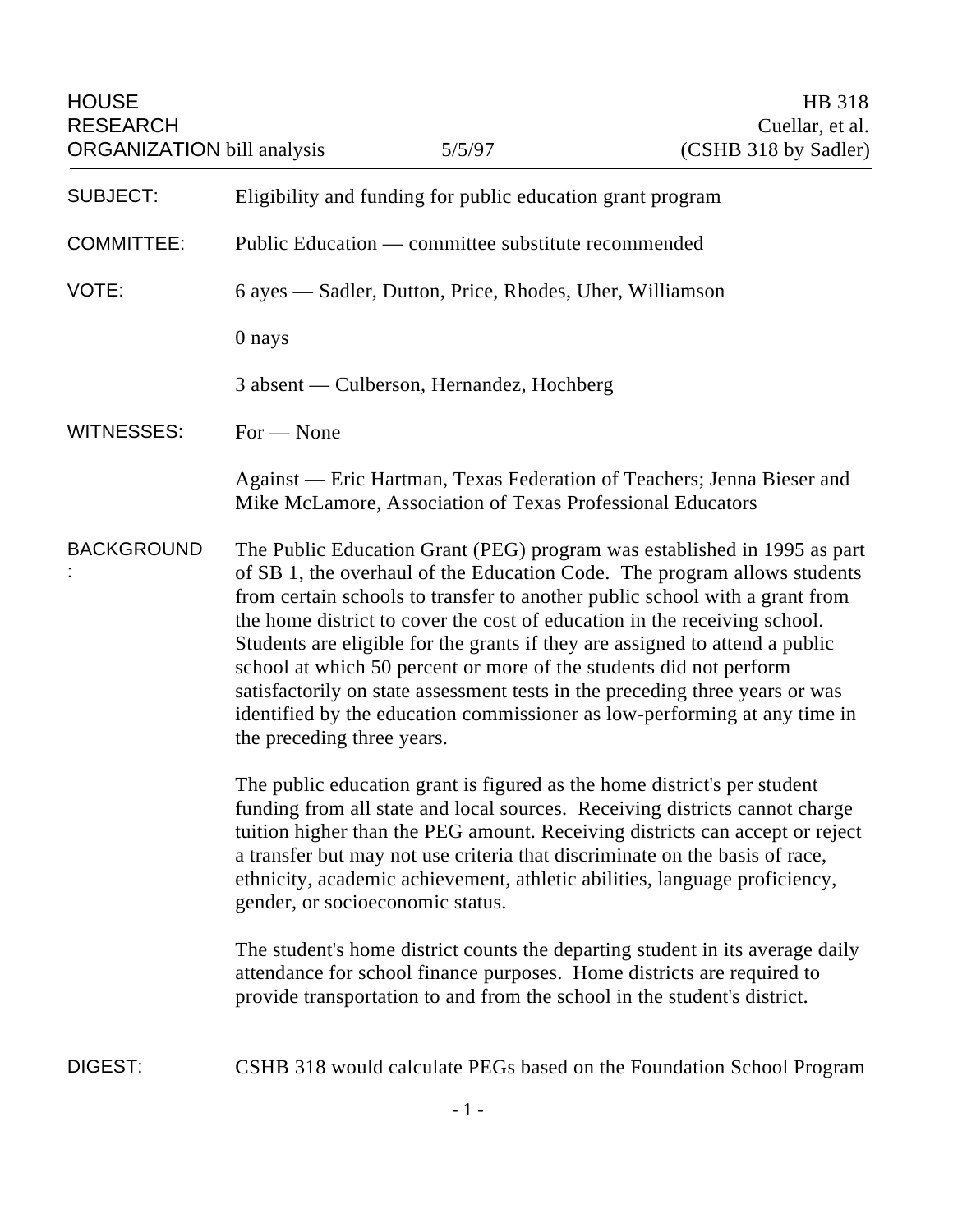## HB 318 House Research Organization page 2

funding formula of the receiving district. Students using PEGs to attend school in other districts would be included in the average daily attendance of the receiving district. The receiving district also would be entitled to additional facilities assistance if the number of children it accepted exceeded the number of children who had left. The maximum amount of facilities grant assistance would be increased to accommodate the additional PEG funds.

CSHB 318 would expand eligibility for the program to include students at schools where more than half of the students did not perform satisfactorily on state assessment tests at any time in the preceding three years. Students would not lose eligibility for PEGs if their home schools no longer met eligibility criteria, but would become ineligible if the receiving school was identified as low performing or if 50 percent or more its students performed unsatisfactorily on a state assessment test.

CSHB 318 would take immediate effect if finally approved by a two-thirds record vote of the membership in each house.

**SUPPORTERS** SAY: CSHB 318 would help parents of children in low-performing schools find alternatives to meet their children's educational needs by strengthening incentives for schools to participate in the PEG program and increasing the number of students eligible for grants. Most school districts have been reluctant to accept students under the PEG program, primarily because of financial limitations in the current law. In the 1995-96 school year, only 31 of the 491,005 students who were eligible for this program requested and received public education grants.

> CSHB 318 would make the PEG program more viable by creating financial incentives for receiving districts to accept students. Furthermore, the bill would give low-performing schools an incentive to improve rather than lose students and the funding that would go with them.

CSHB 318 would open up the PEG program by extending eligibility to students at schools where half the population performed unsatisfactorily on state assessment tests at any time in the past three years. This would give students in marginal schools the option of going elsewhere.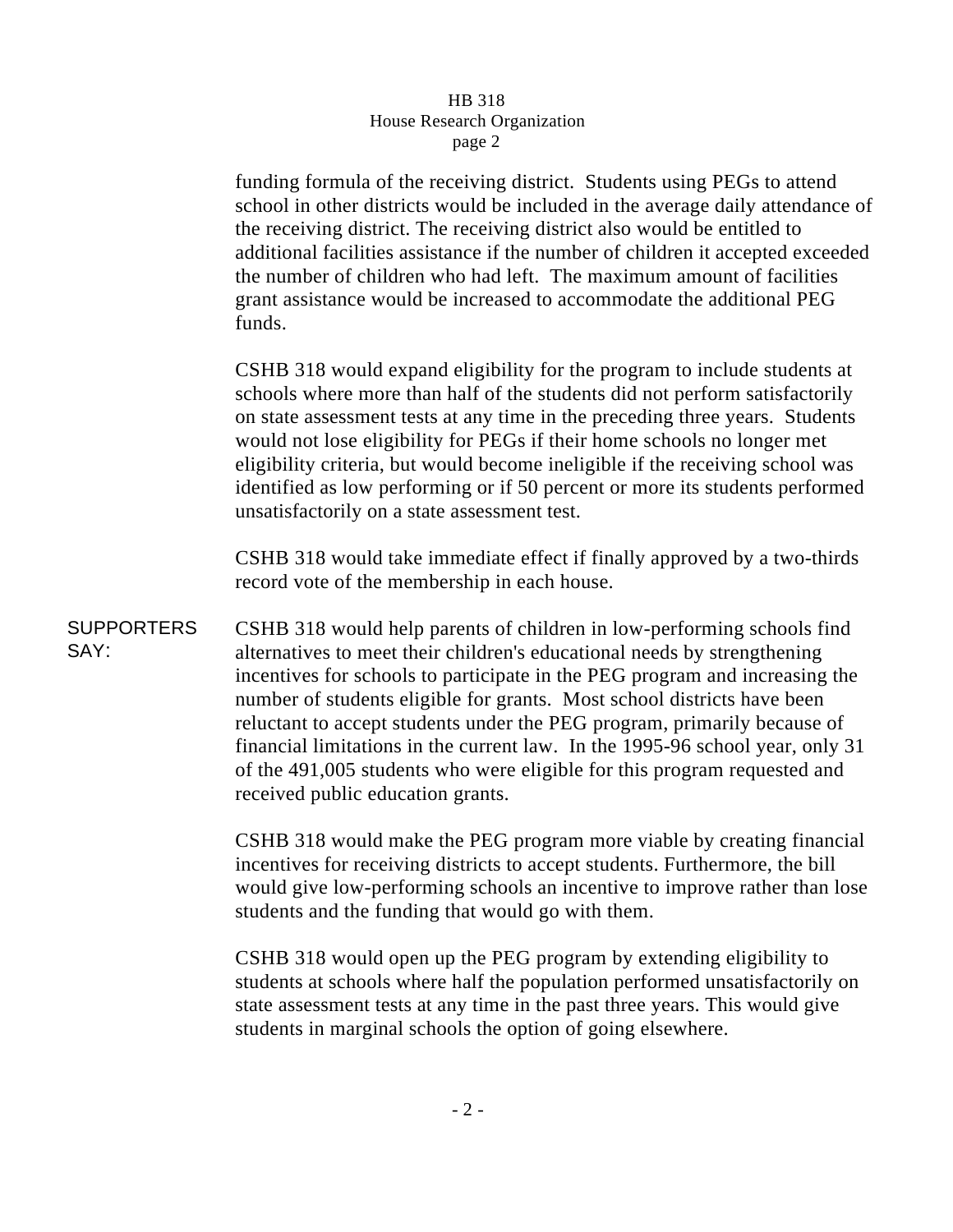## HB 318 House Research Organization page 3

**OPPONENTS** SAY: CSHB 318 would set up multiple financial incentives for high-performing schools to receive yet more funding and students at the expense of schools that may need additional help from the state to meet student needs. As a practical matter, only the most ambitious and committed students would transfer to another school district because of the logistical difficulties of attending a school farther away from home. Rather than encouraging these students to bail out, the state should marshal its resources to improve the low-performing school, where a majority of at risk-students are likely to remain.

> CSHB 318 should limit the public education grant program to those students who are not performing well in their local school. Students who are succeeding do not have a demonstrable, urgent need for alternative choices. The bill should include stronger incentives for neighboring districts to accept students who are failing academically in their local schools. For example, neighboring districts in the same county should not be allowed to refuse a transfer unless the student-teacher ratio at the chosen campus is worse than the one at the low-performing campus the student wants to leave.

## OTHER **OPPONENTS** SAY:

CSHB 318 could be a vehicle for a private school voucher program. The caption on the bill is identical to HB 1110 by Grusendorf and Cuellar, which would allow students who qualify for the public education grant program to attend private schools. In fact, some of the existing elements of the public education grant program appear to be tailored to a private school voucher program. For example, current law requires a student's home district to provide bus transportation to a student's home school. This requirement seems to have been crafted to enable private schools, under a voucher program, to pick up a group of students at a local public school and bus them to a private school.

IF CSHB 318 is amended to allow students who are rejected by any other district to use PEG funds at a private school, parents in Houston could apply to a distant district, such as Amarillo, just so that they could be rejected. They could then use PEG funds to pay for a local private school. Any amendment that would allow PEG funds to be used for private schools should limit transfers to neighboring districts within a county to avoid circumventing the program.